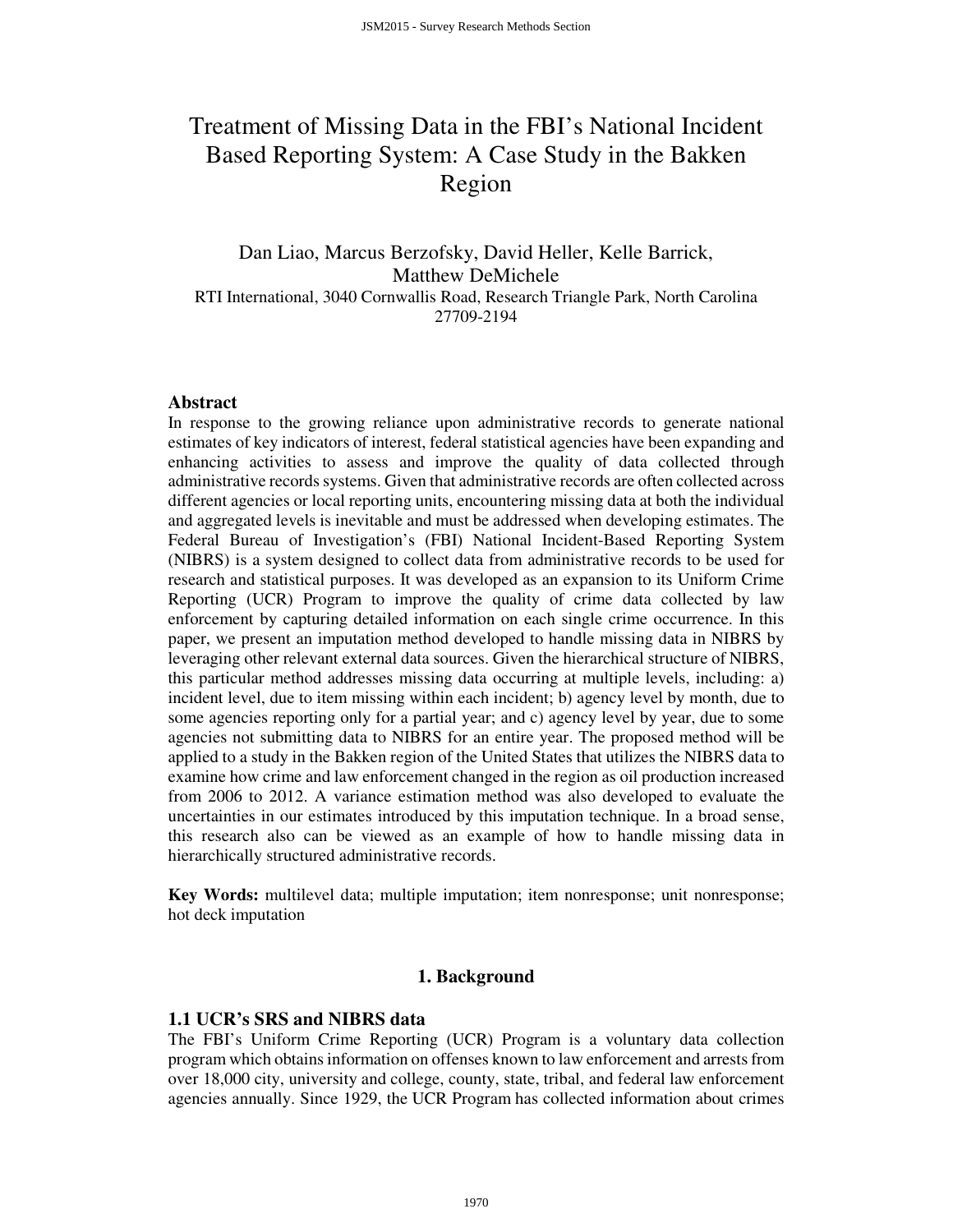known to law enforcement and arrests on seven main offenses. Each month, the traditional UCR Summary Reporting System (SRS) collects counts of the number of these crimes known to law enforcement.<sup>1</sup>

By the 1980s, criticisms of the UCR Program were commonly heard from law enforcement agencies, researchers, government policy makers, and the media. Many thought that the system needed to be expanded to cover a wider range of offense types and provide more detailed information on the nature of criminal incidents. The FBI responded to these criticisms by developing a more comprehensive and detailed reporting system. This system, which first began collecting data in the early 1990s, is known as the National Incident-Based Reporting System (NIBRS).

NIBRS is an incident-based reporting system for crimes known to the police. For each crime incident coming to the attention of law enforcement, a variety of data are collected about the incident. These data include the nature and types of specific offenses in the incident, characteristics of the victim(s) and offender(s), the location of the incident, types and value of property stolen and recovered, and characteristics of persons arrested in connection with a crime incident. As of May 2014, 32 states have been certified to report NIBRS to the FBI,<sup>2</sup> and three additional states (Georgia, Kentucky, and Mississippi) and the District of Columbia have individual agencies submitting NIBRS data. Fifteen states are 100% NIBRS reporters, meaning that all (or nearly all) of law enforcement agencies in the state submit only incident-based data to the NIBRS.

With the large amount of incident-based information that NIBRS gives researchers, policy makers, and governors, a much fuller understanding of crime can be gained. However, similar to other sources of administrative records, NIBRS data is plagued by missing data, which can cause significant bias in statistical estimation and obstructs analysts' ability to make inferences directly from the data. Therefore, proper treatment is desired to address the problem of missing data in analysis of NIBRS data. In this paper, we propose an imputation method to deal with missing data in NIBRS and apply it to a study that utilizes NIBRS data to examine how crime changed in the Bakken region of the United States as oil production increased from 2006 to 2012. Details on this study will be given in the following section.

# **1.2 Crime in the Bakken Region**

 $\overline{a}$ 

U.S. crude-oil production grew by more than one million barrels a day in 2012, the largest increase in the world and in U.S. history (BP, 2013). The Bakken formation underlying North Dakota (ND) and Montana (MT) is a major oil boom site, with experts predicting as many as 48,000 new wells in the next 20–30 years. Men have migrated to the area around the Bakken formation in record numbers to work; ND's burgeoning temporary workforce lodging facilities (sometimes referred to as "crew camps") had a capacity of 37,000 in  $2013<sup>3</sup>$  Observers speculate that the influx of temporary workers has contributed to an increase in crime and public disorder in the small towns and rural areas that surround the drilling.

<sup>&</sup>lt;sup>1</sup> SRS also applies a hierarchy rule. Generally speaking, only the most serious crime that occurred during an incident is recorded in the data. There are some exceptions to this rule, but they are rare. For example, homicide and arson are counted without regard to the hierarchy rule.

<sup>&</sup>lt;sup>2</sup> See: http://www.jrsa.org/ibrrc/background-status/nibrs-states.html.

<sup>&</sup>lt;sup>3</sup> This number is founded through the 2013 ND GIS Hub Data Portal at: http://www.nd.gov/gis/.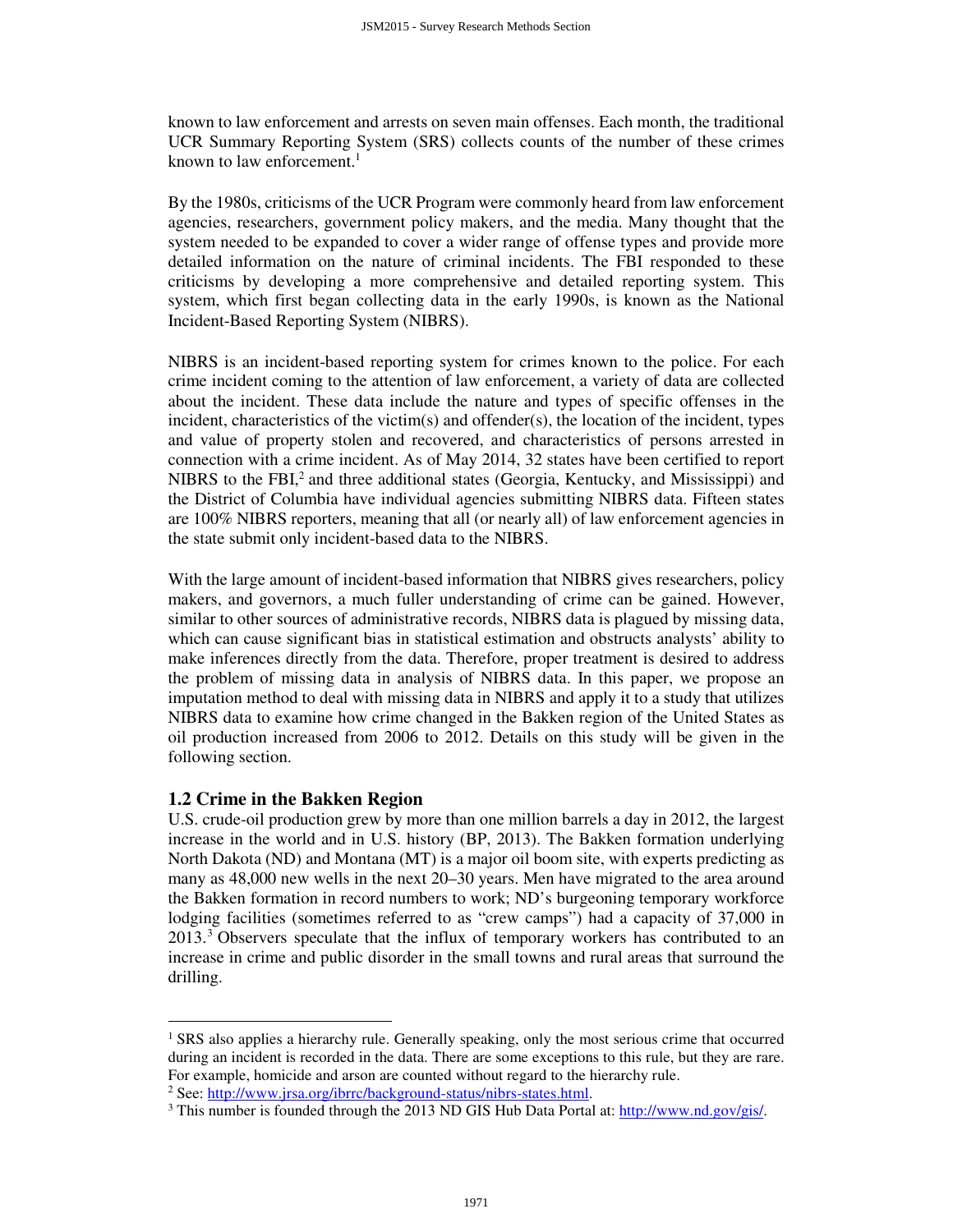The purpose of this study is to use NIBRS and other available data sources to examine how crimes reported to the police, law enforcement responses to crime (arrests and clearances), and law enforcement staffing have changed in the Williston Basin/Bakken region as oil and natural gas production increased. In addition, trends in crimes will be compared between Bakken and non-Bakken regions in ND, MT, and South Dakota (SD). Although all three states (ND, MT, and SD) are 100% NIBRS reporters, missing data not only occurs at the incident level with item responses (e.g., victim-offender relationship), but also at the agency level with unit nonresponse. For unit nonresponse, some agencies did not report to NIBRS in some months of a year or even did not report in an entire year.

#### **2. External Data Sources**

External data sources used in this study include the UCR's SRS data, the UCR's Law Enforcement Officers Killed and Assaulted (LEOKA) data, the Bureau of Justice Statistics' (BJS's) law enforcement agency crosswalk (LEAIC) file, and the Census's annual population estimates data.

#### **2.1 UCR's SRS Data**

The UCR's SRS data is the FBI's original system for recording crimes and has been in active since 1929. It has tracked data on seven crimes since the beginning: murder, robbery, rape, aggravated assault, burglary, theft, and vehicle theft, and it started reporting on arson in 1979. The UCR's NIBRS, developed later in early 1990s, collects more comprehensive information on crimes but has less coverage in the US. Some agencies only report to SRS but not to NIBRS.

Although the three states included in the Bakken study—North Dakota, Montana, and South Dakota—are considered "full reporters," not every agency reported to NIBRS. In order to start assessing the quality of the NIRBS data reported, we examined each state's NIBRS reporting response rate: defined as the percentage of agencies within a given state that report to the SRS for at least 6 months in a given year that also report to NIBRS at least 6 months in a given year (i.e., we divided the number of agencies reporting to NIBRS at least 6 months by the number of agencies reporting to SRS at least 6 months). *Table 1* displays the number of agencies across the three states contributing data to SRS and NIBRS as well as the annual NIBRS response rates during the study period from 2006 through 2012. Although the response rate increases over time, from 72% in 2006 to 76% in 2012, the rate was lower than expected as all three states included in this assessment are considered by the FBI to be "full reporters." Clearly, there are some agencies in these "full reporter" states that only report via SRS.

## **Table 1:** Annual Counts of Agencies Reporting 6 Months or More to SRS and NIBRS: 2006–2012

|                            | 2006   | 2007   | 2008   | 2009   | 2010   | 2011   | 2012   |
|----------------------------|--------|--------|--------|--------|--------|--------|--------|
| SRS agencies               | 360    | 361    | 362    | 362    | 359    | 352    | 353    |
| NIBRS agencies             | 254    | 280    | 285    | 293    | 301    | 299    | 305    |
| Response rate <sup>*</sup> | 71.74% | 77.09% | 78.92% | 80.89% | 84.16% | 85.28% | 87.01% |

\*: number of agencies reporting to NIBRS 6+ months / number of agencies reporting to SRS 6+ months (excluding state, special, and tribal agencies)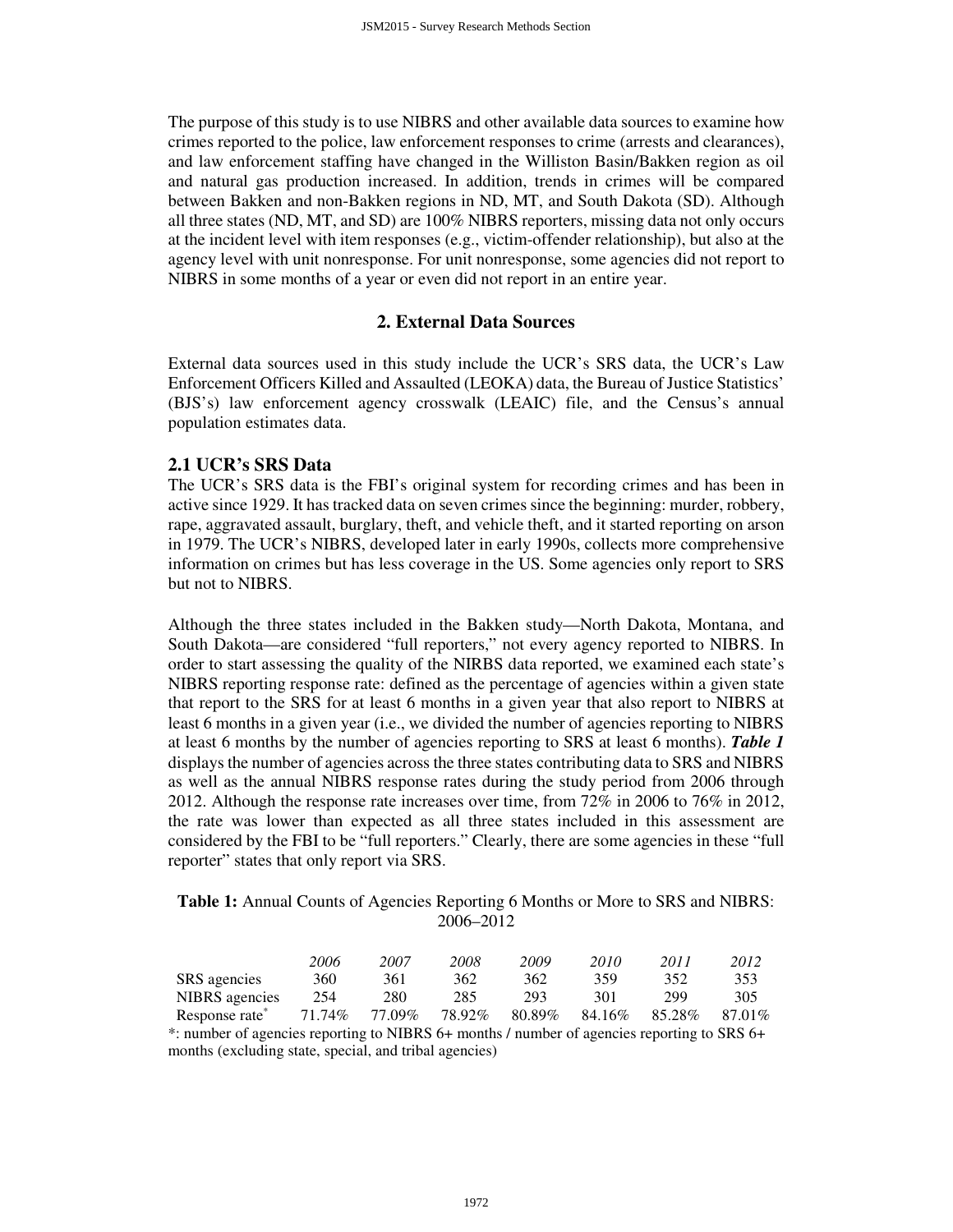The reported monthly crime counts in SRS data can be very helpful in the imputation procedure for the NIBRS data (see Section 3). It should be noted that if an agency reported to SRS but not to NIBRS in a certain month, its monthly total crime counts in SRS cannot be applied to NIBRS directly and considered as its monthly crime counts in NIBRS, because SRS and NIBRS collect different crime information. For instance, SRS tracks only 8 serious crime types, while NIBRS tracks 46 different crime types, which include the 8 crime types in SRS and other crime types that are not reported in SRS. SRS reports only the most serious crime committed in a single incident (e.g., if a murderer has raped his victim, only murder is reported). NIBRS requires officers to report multiple offenses, victims, and offenders.

## **2.2 UCR's LEOKA and BJS's LEAIC Data**

 $\overline{a}$ 

The UCR Program also collects data on the incidents in which law enforcement officers were killed and assaulted. This set of data is referred as LEOKA and also contains Police Employee (PE) data. LEOKA data consist of some key characteristics of each agency including: number of male/female sworn and civilian personnel, population size, and whether or not the agency is located in a metropolitan statistical area. Information in LEOKA was merged with NIBRS data at the agency level to facilitate imputation at the agency level. Another agency level variable, agency type, was extracted from the BJS's LEAIC because it is not available in LEOKA.

## **2.3 Annual Population Estimates from the U.S. Census**

The annual population estimates produced by the U.S. Census are also merged with NIBRS data at the county level. The Census produces annual population estimates at the national, state, and county levels and can be used as indicators of recent demographic changes (https://www.census.gov/popest/). These estimates are available for all counties in the Bakken region in the period of interest (i.e., 2006–2012) and are disaggregated by sex and age groups.<sup>4</sup> A hypothesis underlying imputation at the agency level is that the crime counts can be related to the population estimates, and this correlation is proved in the current NIBRS data. The population estimates are not only used in the imputation procedure, but also adopted in the descriptive analysis when we are curious about how the crime trends will look when controlling for the growth of the population sizes measured by these population estimates.

# **3. Methodology**

NIBRS data are collected by police officers in law enforcement agencies throughout the country. The crime data are submitted to the FBI either through their state's UCR Program or (in rare cases) the agency submits their crime data directly to the FBI. To optimize all the information collected through NIRBS in our descriptive analysis, missing values in key variables will be filled in using a statistical imputation procedure. Given the hierarchical

<sup>&</sup>lt;sup>4</sup> We also considered using data from the American Community Survey (ACS), which provides 1-year estimates for geographic areas with a population of at least 65,000 residents; 3-year estimates for geographic areas with a population of at least 20,000 residents; and 5-year estimates for smaller areas. Of the 33 counties in the Bakken region, 29 only have 5-year estimates and the remaining 4 have 3-year estimates. However, the single year estimates are more ideal for our study because we are interested in the trend of population change from 2006 to 2012 in the Bakken region. Moreover, 5-year estimates are not available until 2009 (data collection began in 2005 and 2009 was the first year for which 5 years of data was available). In light of these limitations, we decided to use the census annual population estimates rather than the ACS data for population estimates.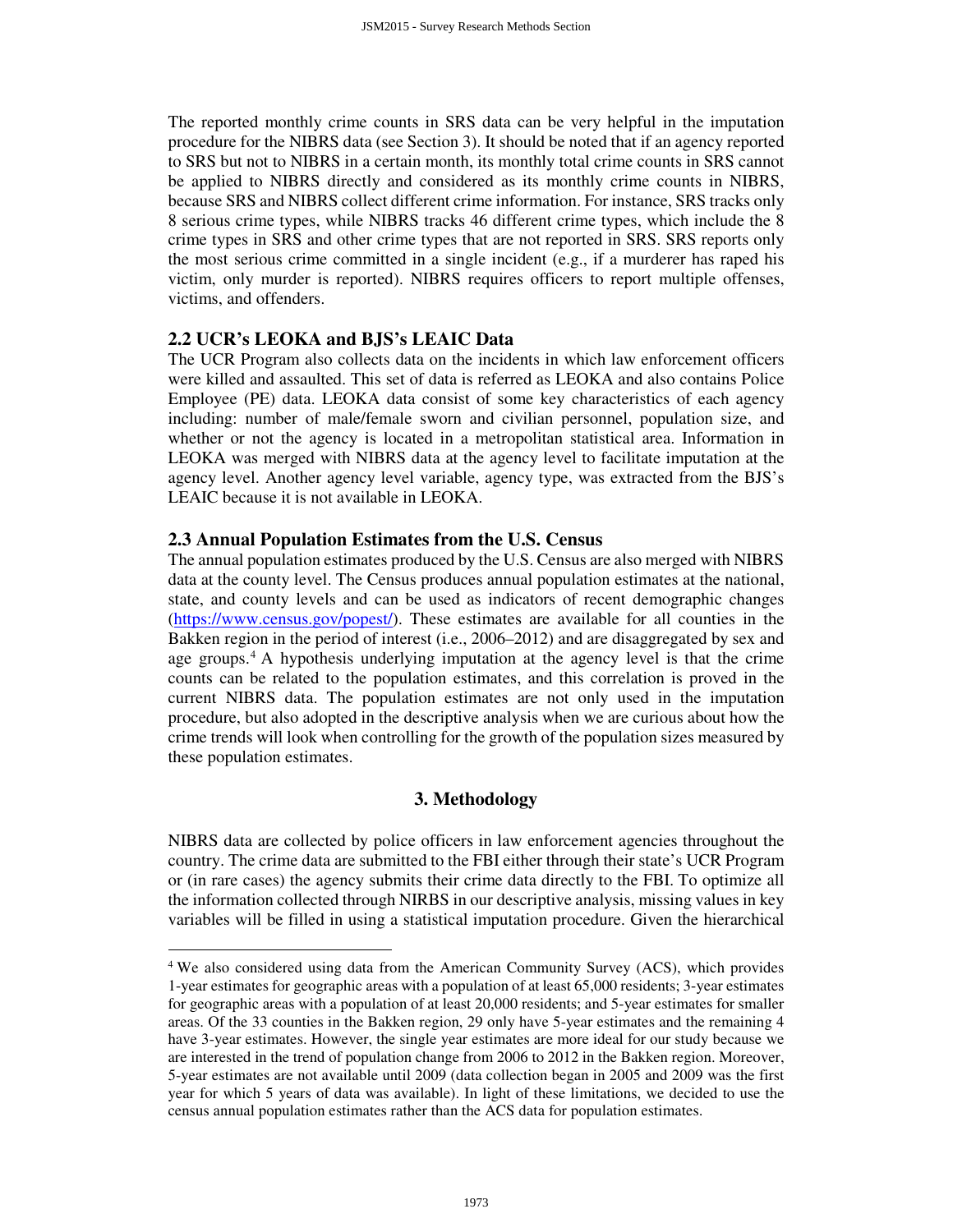structure of NIBRS, an imputation method is developed to treat data missingness occurring at two difference levels—(1) victim level, due to item missingness within each incident, and (2) agency level, due to underreporting (unit nonresponse) by some agencies. NIBRS and other external data sources were utilized through the imputation and estimation procedures.

## **3.1 Imputation at Victim Level**

Missing data were first imputed at the victim level. There could be multiple victims in an incident. In the Bakken study, the characteristics of the victims and offenders are of interest in conjunction with crime rates and crime types (e.g., violent vs. property victimization). Therefore, the victim level is the lowest level in the NIBRS data and it could be more efficient to impute missing data at this level first without aggregating them into an upper level.

Item missingness at the victim level varies across the different variables. For example, some general demographic variables in NIBRS have very high response rates with less than 5% missingness, such as age, gender, and race, while other variables, such as gang involvement, have relatively low response rates. In this study, we focused on three variables with more than 5% missingness in one or more of the three states included in the study: (1) presence of weapon, (2) injury sustained, and (3) victim-offender relationship. These were imputed through a hot deck imputation procedure (Ford, 1983) using matching variables to identify a donor for each missing value.

The choice of matching variables were mainly based on the strength of their association with the variables to be imputed. First, all the external data sources described in Section 2 were merged to the NIBRS data at the victim level. Then, with collaboration of the subjectmatter experts, we identified a list of candidate variables in the entire dataset that might be highly or moderately correlated with the variables to be imputed. On this list, we included some incident-specific variables, such as offense type, characteristics of the victim(s) and offender(s), and the location and time period of the incident. We also consider some agency-specific variables, such as agency type and the total number of officers in the agency. For each categorical variable on this list, two-way frequency tables were generated to examine the relationship between the candidate variable and each of the three variables to be imputed. For each continuous variable on this list, scatterplots were produced to examine the relationship between the candidate variable and each of the three variables to be imputed. We used scatterplots rather than regression models in case of outliers or nonlinear relationship. If a variable was shown in the frequency tables or scatterplots that it does not have a strong or moderate relationship with any of the three variables to be imputed, this variable will be dropped from the list. With all the variables remained on the list, regression models were applied further to select the matching variables that are mostly correlated with the three variables to be imputed. Note that the number of matching variables to be used is also limited in order to have adequate number of donors in most of the donor groups.

In the hot deck imputation procedure, the selected matching variables were ordered from the most important to the least important, denoted as " $x(1)$ ,  $x(2)$ ...  $x(m-2)$ ,  $x(m-1)$ ,  $x(m)$ ," so that  $x(1)$  is the most important matching variable and  $x(m)$  is the least important. A group defined by these matching variables must meet two criteria to be eligible as a donor group: a) the number of donors in this group must be equal to or greater than 10 and b) the number of donors in this group must larger than the number of donees (i.e., cases with missing data) in the same group. The two criteria provide some warranty that the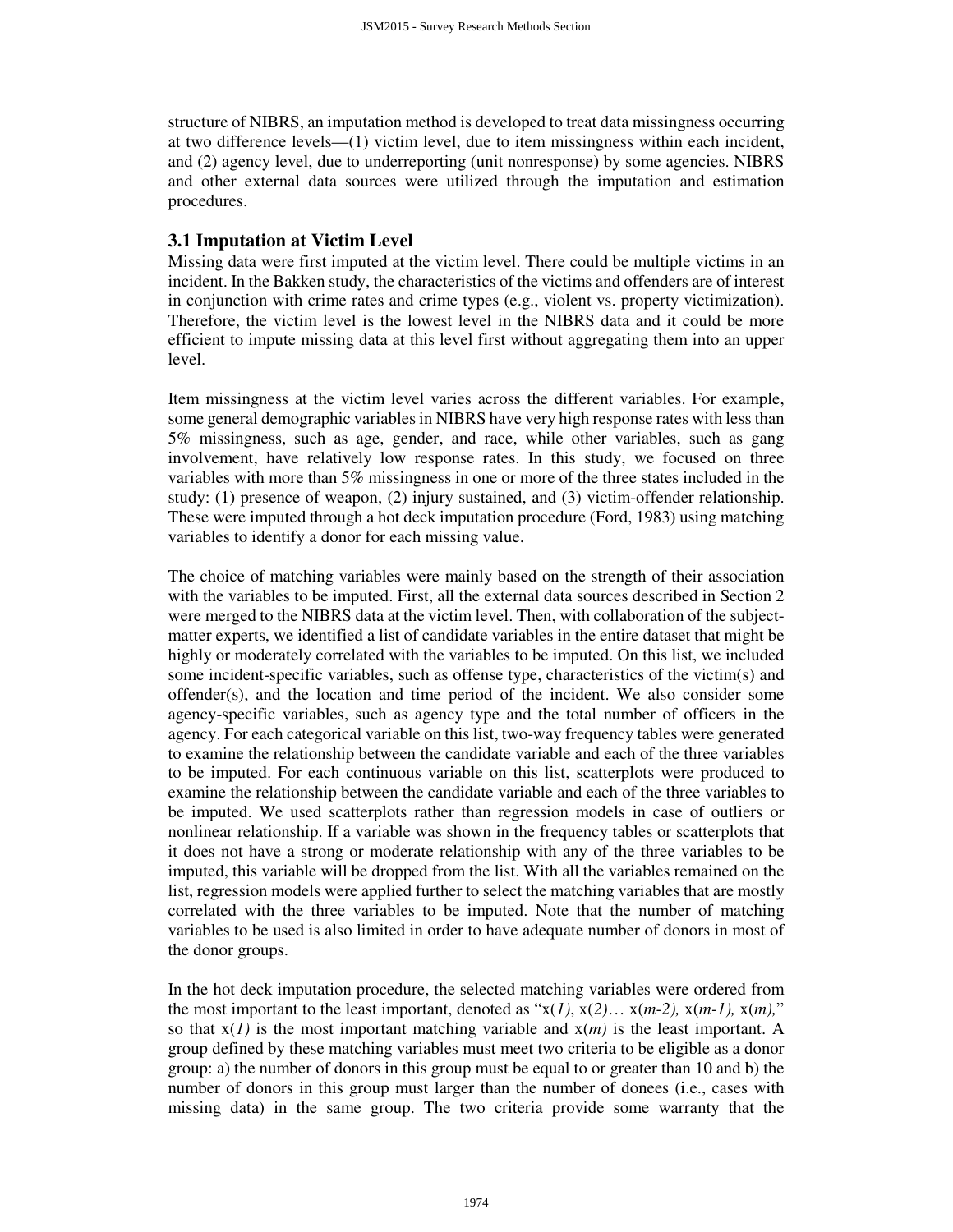imputation procedure is random and a donor won't be one of the few that are used repeatedly for a considerable number of donees. If a group fails one or two of the criteria, its neighboring groups are combined into a larger group so that the larger group is defined by variable "x(*1)*, x(*2)*… x(*m-2),* x(*m-1).*" If the larger group still fails one of the criteria, the next level of neighboring groups are combined into an even larger group until the resulting group meets both criteria. For example, for victim-offender relationship, there are 3,921 groups defined by the matching variables and 343 donor groups after group collapsing. Once the donor groups are all defined, a donor will be randomly drawn and its value will be assigned to a donee. This procedure is completed through PROC IMPUTE in SUDAAN 11 (RTI International, 2012). Matching variables used for each variable were listed in *Table 2* in the order that have been used in our imputation procedure.

|       |                          |                          | Victim-Offender                |
|-------|--------------------------|--------------------------|--------------------------------|
| Order | Weapon                   | Injury                   | Relationship                   |
| x(1)  | <b>Boom Period Onset</b> | <b>Boom Period Onset</b> | <b>Boom Period Onset</b>       |
| x(2)  | State (1=MT,             | State $(1=MT,$           | State $(1=MT,$                 |
|       | $2=ND/SD$ )              | $2=ND/SD$ )              | $2=ND/SD$ )                    |
| x(3)  | Victim's Age             | Victim's Age             | Type of Victim                 |
|       |                          |                          | $(1 = Individual; 2 = Police)$ |
|       |                          |                          | Officer)                       |
| x(4)  | Victim's Race            | Victim's Race            | Victim's Age                   |
| x(5)  | Offender's Age           | Offender's Age           | Victim's Race                  |
| x(6)  | Offender's Race          | Offender's Race          | Offender's Age                 |
| x(7)  | Victim's Gender          | Victim's Gender          | Offender's Race                |
| x(8)  | Offender's Gender        | Offender's Gender        | Victim's Gender                |
| x(9)  | Victim's Ethnicity       | Victim's Ethnicity       | Offender's Gender              |
| x(10) |                          |                          | Victim's Ethnicity             |

## **Table 2:** Matching Variables for Each Imputed Variable in the Order of Creating Donor Groups at the Victim Level

#### **3.2 Imputation at Agency Level**

 $\overline{a}$ 

After all of the data missing at the victim level is imputed, the resulting dataset has complete information for each incident reported by agencies. However, this does not address the problem of unit missingness due to nonresponse at the agency level. As mentioned in Section 2.1, some agencies did not report data for the full year or did not report at all during the year. In order to address this issue, we aggregated the NIBRS data at the agency level by month (referred as "monthly agency level"). To get aggregated information on victimization at the monthly agency level, we created a series of count variables at this level, such as the total number of violent victimizations, the total number of victimizations with female victims, and the total number of victimizations where a weapon was present. The count variables were used to calculate the overall yearly crime rates and yearly rates by male or female victims. This data was then merged with all the external data sources. In addition, SRS, LEOKA and LEAIC data were used to create a complete list of all the agencies<sup>5</sup> in MT, ND, and SD from 2006 through 2012. If an agency on this list is not listed in the NIBRS data at the agency level, this agency will be considered missing.

<sup>&</sup>lt;sup>5</sup> We also shared this list with UCR program managers to ensure that we were not including agencies that had been disbanded, consolidated, or covered by another agency.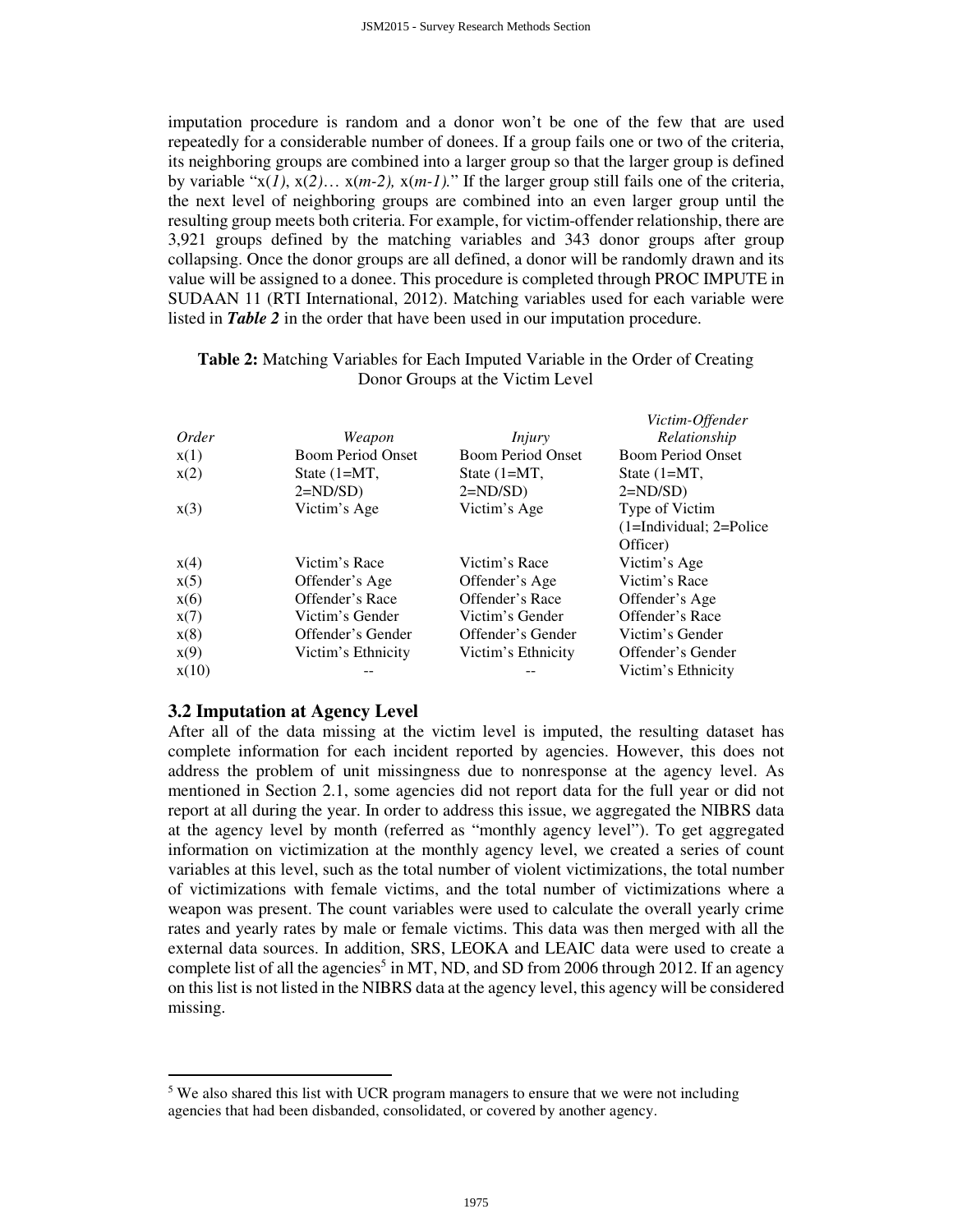Because NIBRS is an incident-based system, an agency does not need to report to NIBRS if there is no incident in a month. However, the agency will report to SRS with a monthly crime count of zero. The first step in imputation at the monthly agency level is to distinguish the agencies who are truly missing with those who have zero crimes. If an agency's aggregated NIBRS count variables are missing in a particular month but it reported to a monthly crime count of zero to SRS, we will assign all its crime counts as zero for that month. After this step, if an agency still has missing counts, it will be considered to be truly missing and imputed through a hot deck imputation using matching variables to identify a donor agency.

The method used to select matching variables for donor imputation at the monthly agency level is similar to the method used at the victim level. A list of candidate variables were first identified and their relationships with the total number of violent and property victimizations in NIBRS at the monthly agency level were examined. Because some agencies did not report to NIBRS but reported to SRS (see *Table 1*), we also examined the relationship between the candidate variables and the monthly crime counts in SRS. The candidate variables that are considered to be mostly correlated with the SRS's monthly crime counts and the total number of violent and property victimizations in NIBRS were used as matching variables.

The hot deck imputation procedure at the monthly agency level is similar to the one at the victim level. Matching variables were ordered from the most important to the least important and small groups were collapsed to make a donor group with adequate size. The one major difference was that the criteria used to collapse the groups was slightly different for the monthly agency imputation than for the victim level imputations. The first criterion was the same, specifically that the number of donors in this group must be equal to or greater than 10. However, the second criterion used was that the number of donors in this group must take over 25% of the total number of cases including donors and donees. We changed this criterion because with the data we have, there are only 11 donor groups if we use the criterion that the number of donors must be greater than the number of donees in the group. We relaxed the requirement here so that some of the key matching variables can be reserved in the definition of the donor groups, such as Bakken versus non-Bakken region, state, and agency type. Based on these revised criteria, we have 144 groups defined by the matching variables and 65 donor groups after group merging. Once the donor groups are all defined, a donor agency will be randomly drawn within each donor group, and the entire series of NIBRS count values from this donor agency will be assigned to a donee in the same group. This procedure is also completed through PROC IMPUTE in SUDAAN 11. The monthly crime counts of SRS were used in combination with the NIBRS data to identify matching variables at monthly agency level that are moderately correlated with the crime counts. Matching variables for imputation at monthly agency level are used in the order of: Boom Period Onset; State (MT, ND, SD); indicator of metropolitan statistical area; agency type; different population size groups; and agency groups with more or less male officers.

# **3.3 Multiple Imputation**

Unlike a truly observed value, an imputed value is a statistical guess for a missing value with some uncertainties. In the hot deck imputation procedure, if we draw a donor repeatedly for a few times, we may end up with different donor in each time. To compensate and estimate the uncertainties introduced by imputation, instead of filling in a single value for each missing value, a multiple imputation procedure (Rubin, 1987) is used in this study.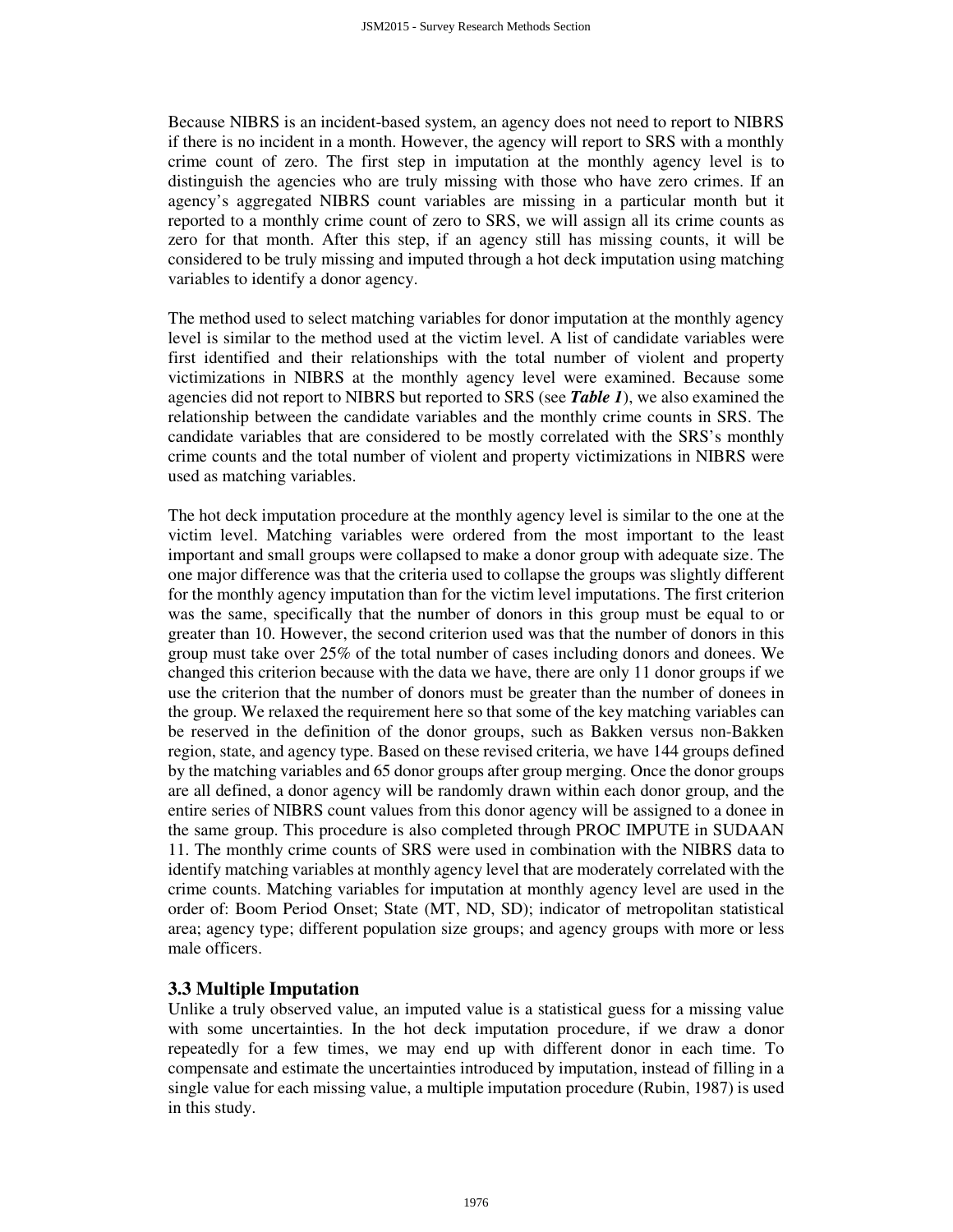In this procedure, we imputed each missing value multiple times so that they can represent the uncertainty about the right value to impute. First, we imputed the missing data at the victim level five times using the method described in Section 3.1 and created five separate datasets. Second, with each of the five data files, we created data at monthly agency level and imputed the missing data at the monthly agency level five times using the method described in Section 3.2. Therefore, we generated 25 (5 by 5) different imputed datasets at the monthly agency level.

For each outcome variable (e.g., total crime count), the mean of its estimates derived from the 25 imputed datasets is then used as the final estimate,

$$
\bar{\theta} = \frac{1}{25} \sum_{i=1}^{5} \sum_{j=1}^{5} \hat{\theta}_{i(j)},
$$

where *i* represents *i*th imputed dataset at the victim level,  $i(j)$  represents *j*th imputed dataset at the monthly agency level with *i*th imputed dataset at the victim level,  $\hat{\theta}_{i(j)}$  is the estimate derived from the the  $i(j)$ <sup>th</sup> imputed dataset, and  $\bar{\theta}$  is the final estimate.

With this multiple imputation method, the total variance estimator for 25 imputed dataset can be expressed as

$$
T = \overline{U} + \left(1 + \frac{1}{25}\right)B,
$$

where  $\overline{U}$  is the average of the 25 imputed variances ("within imputation" component) and  $B = (25 - 1)^{-1} \sum_{i=1}^{5} \sum_{j=1}^{5} (\hat{\theta}_{i(j)} - \bar{\theta})^2$  ("across imputation" component). From the design-based perspective, the imputed variance within each imputed dataset is equal to zero, because the dataset we are dealing with (i.e., NIBRS data) is from administrative records, which collect data from all the subjects in the population rather than a probability sample of the population. Therefore, we have  $\overline{U} = 0$  and the total variance estimator based on the 25 imputed datasets in our case can be simplified as:

$$
T = \left(1 + \frac{1}{25}\right)B
$$

where  $B = (25 - 1)^{-1} \sum_{i=1}^{5} \sum_{j=1}^{5} (\hat{\theta}_{i(j)} - \bar{\theta})^2$ .

### **3.4 Evaluation Criteria**

l

Coefficient of variation (CV) based on the total variance estimator is used to evaluate the uncertainties in the estimates introduced by our imputation method described in Sections 3.1 and 3.2. CV is a standardized measure of variation, which is defined as the ratio of the standard deviation to the mean  $\sqrt{T}/\bar{\theta}$ . The CV measures the relative amount of variability associated with the estimate. Low CV values indicate more reliable estimates. There are no steadfast rules as to what constitutes a reliable estimate. The reliability of an ACS estimate would be considered "good" if its CV is equal or less than 15%.<sup>6</sup>

#### **4. Results**

To evaluate our imputation method, three study variables were imputed, including presence of weapons, injury sustained, and victim-offender relationship. *Table 3*, *Table 4*, and *Table 5* present the annual final estimates and their CVs for these three variables in the MT, ND, and SD area. As can be seen from the tables, the CVs for most of the estimates are less than 1%, which indicates the uncertainties introduced by our imputation method

<sup>&</sup>lt;sup>6</sup> See: http://www.ofm.wa.gov/pop/acs/userguide/ofm\_acs\_user\_guide.pdf.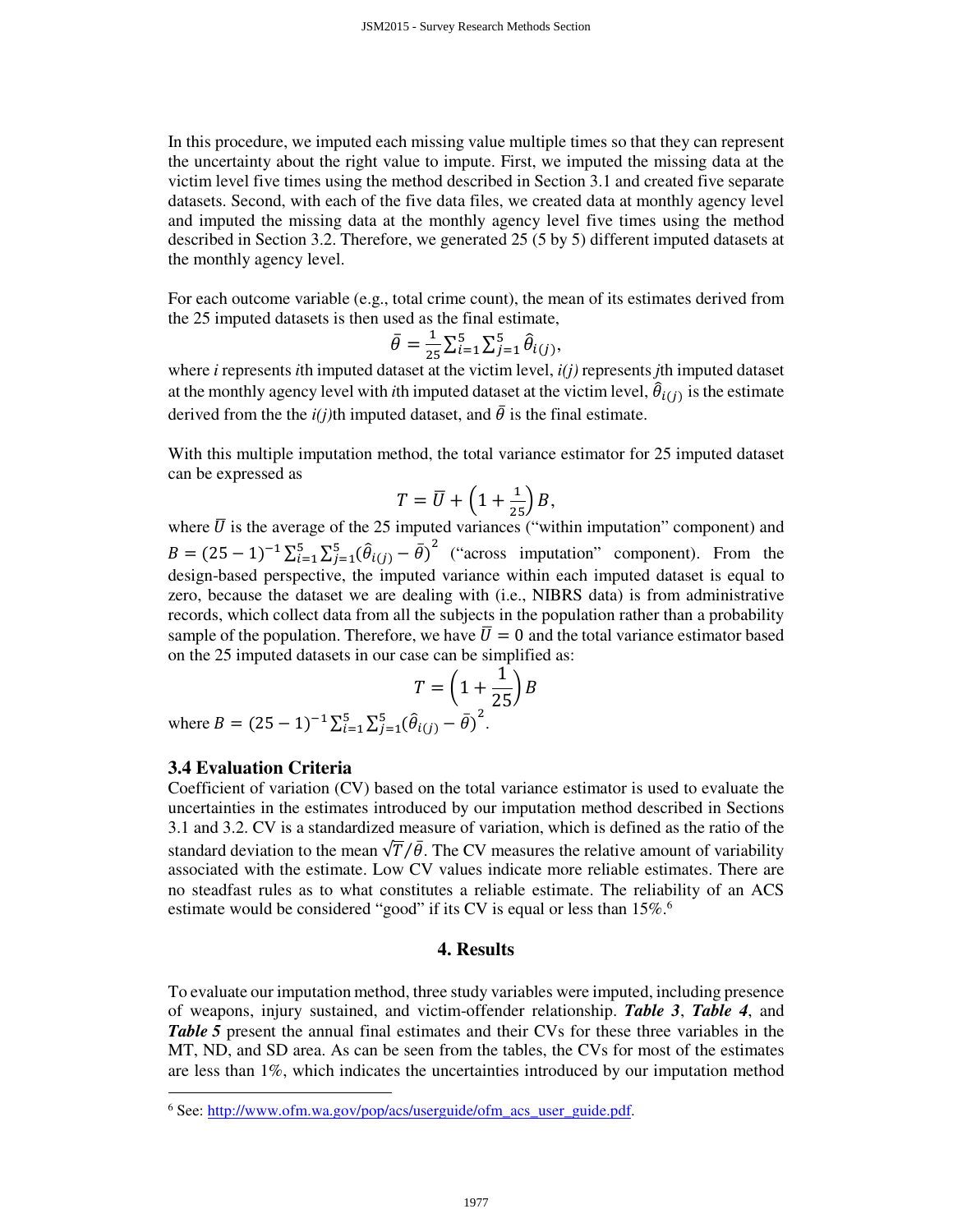are relatively small in most of the cases. The largest CV is 4.01% for the estimate of violent victimization rate when the victim and offender are strangers. The value of this estimate is very small, 5.57 per 10,000 population. Similar to other statistical prediction methods, imputation method is usually less efficient and can cause more variation when the magnitude of an estimate is small. Overall, our imputation method performs well for these three variables with all of the CVs less than 5%.

| Table 3: Presence of Weapons in Violent Crime Victimizations: 2006-2012 NIBRS* |
|--------------------------------------------------------------------------------|
|--------------------------------------------------------------------------------|

| Region     | Year | Rate $(\% )$ | CV(%) |
|------------|------|--------------|-------|
| Bakken     | 2006 | 48.59        | 0.73  |
|            | 2007 | 51.74        | 1.55  |
|            | 2008 | 49.51        | 0.42  |
|            | 2009 | 48.17        | 0.45  |
|            | 2010 | 42.42        | 0.42  |
|            | 2011 | 47.22        | 0.74  |
|            | 2012 | 46.72        | 0.34  |
| Non-Bakken | 2006 | 46.40        | 0.18  |
|            | 2007 | 46.63        | 0.27  |
|            | 2008 | 47.79        | 0.23  |
|            | 2009 | 49.17        | 0.24  |
|            | 2010 | 48.81        | 0.23  |
|            | 2011 | 48.98        | 0.20  |
|            | 2012 | 48.98        | 0.11  |

\*: Results here are preliminary and are subject to changes.

# **Table 4:** Injury Sustained in Violent Crime Victimizations: 2006–2012 NIBRS\*

| Region        | Year | Rate $(\%)$ | CV(%) |
|---------------|------|-------------|-------|
| <b>Bakken</b> | 2006 | 37.76       | 0.76  |
|               | 2007 | 38.88       | 2.08  |
|               | 2008 | 37.76       | 0.59  |
|               | 2009 | 41.32       | 0.56  |
|               | 2010 | 35.28       | 0.65  |
|               | 2011 | 37.53       | 0.20  |
|               | 2012 | 39.82       | 0.62  |
| Non-Bakken    | 2006 | 23.46       | 0.33  |
|               | 2007 | 24.86       | 0.28  |
|               | 2008 | 25.88       | 0.34  |
|               | 2009 | 28.45       | 0.47  |
|               | 2010 | 27.56       | 0.26  |
|               | 2011 | 28.19       | 0.13  |
|               | 2012 | 26.76       | 0.15  |

\*: Results here are preliminary and are subject to changes.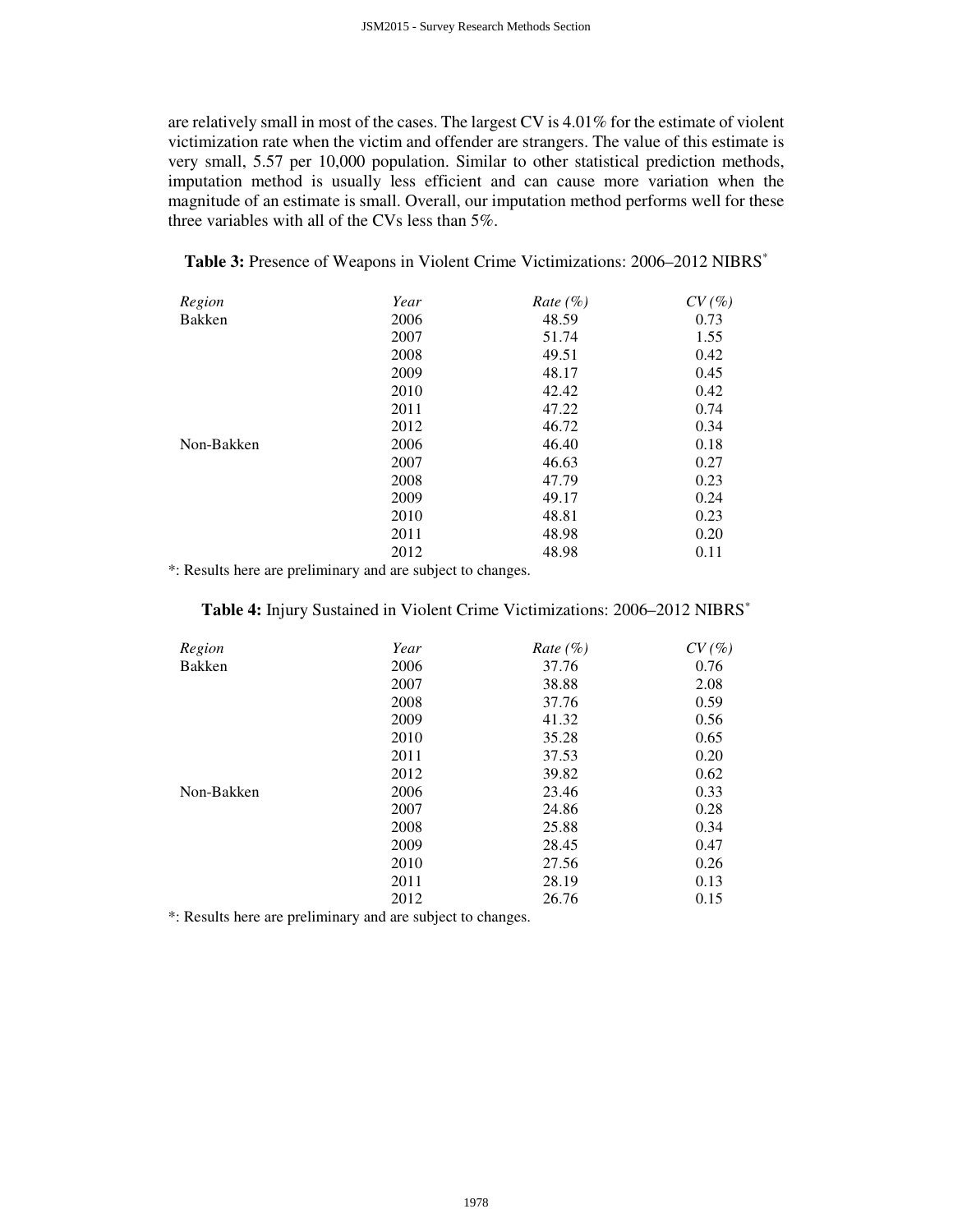## **Table 5:** Violent Victimization Rates (per 10k population), by Victim-Offender Relationship: 2006 and 2012 NIBRS\*

| Victim-Offender  | Rate (per 10k |                     |       |  |
|------------------|---------------|---------------------|-------|--|
| Relationship     | Year          | <i>population</i> ) | CV(%) |  |
| Stranger         | 2006          | 5.57                | 4.01  |  |
|                  | 2012          | 6.93                | 1.28  |  |
| Intimate Partner | 2006          | 24.34               | 0.72  |  |
|                  | 2012          | 27.60               | 0.43  |  |
| Acquaintance     | 2006          | 20.98               | 1.11  |  |
|                  | 2012          | 19.57               | 0.61  |  |
| Family           | 2006          | 10.65               | 2.42  |  |
|                  | 2012          | 11.63               | 0.97  |  |
| Other            | 2006          | 4.07                | 3.27  |  |
|                  | 2012          | 5.45                | 0.88  |  |
| Unknown          | 2006          | 0.00                |       |  |
|                  | 2012          | 0.97                | 2.98  |  |
|                  |               |                     |       |  |

\*: Results here are preliminary and are subject to changes.

# **5. Discussions and Future Research**

# **5.1 Discussion**

There are a few lessons we learned from this study. First, we found that proper strategies should be employed to deal with the large data volume of NIBRS. NIBRS is a nationwide incident-based reporting system that collects a variety of data about the incident. It is very challenging for analysts to process and analyze such a large amount of data, especially with a complex hierarchical structure. One possible solution is hardware that has increased memory and uses powerful parallel processing to process the data quickly. However, this solution can escalate the cost for data analysis, and sometimes analysts do not even have access to these advanced hardware.

The solution we adopted in this study is to subset the main data file and only extract useful variables for a particular analysis. For example, before the imputation procedure at victim level, we went through the NIBRS data file and all the other auxiliary data files and identified a list of potential predictors to be used in the imputation model, extracted them from the main data file, performed the imputation procedure within this subset and then merged the imputed variables back to the main data file. This procedure needs to be performed with caution. Analysts should gain adequate knowledge about the data and their research objectives to extract the right variables without missing any key information. Variable extraction could take a day or several days when the size of the main data file is extremely large. Therefore, it will be much more efficient for analysts to plan in advance rather than going back and forth with this procedure. Time is crucial for statistical tasks with such large data like NIBRS. Planning is very necessary to cut the cost and help analysts derive results in a timely manner.

Second, we recognized that data editing is essential before any imputation procedure when dealing with administrative records like NIBRS. Missing data can be caused by the setup of the system. When dealing with the injury sustained variable, we found that this variable is missing for all the murder incidence. This is because there is inherently no injury variable when homicides are coded in NIBRS. Recoding, rather than a random imputation procedure, should be applied in such cases. In our study, we assigned all the murder incidences as injury sustained before the imputation procedure.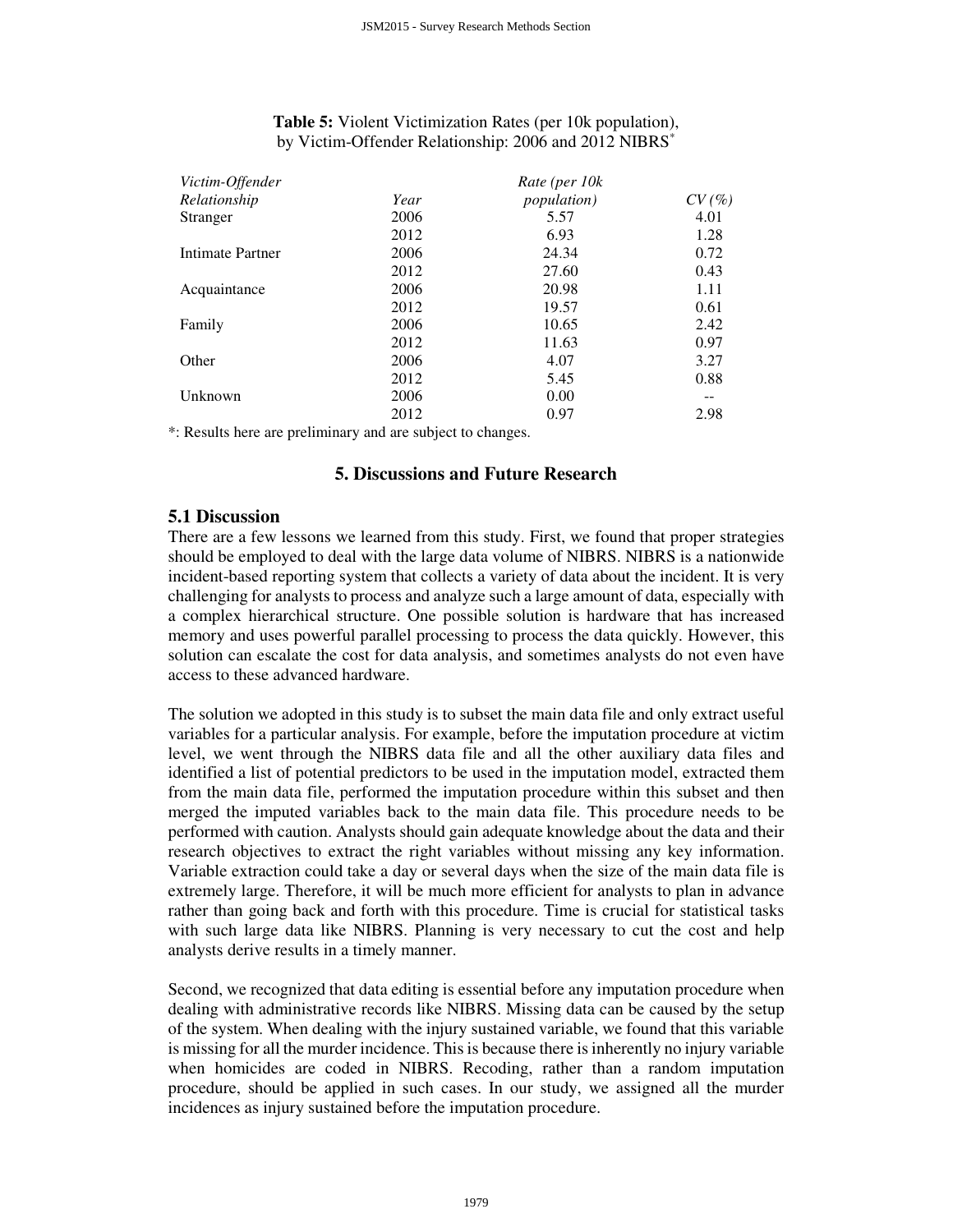## **5.2 Future Research**

Some potential areas will be investigated in our future research. As we mentioned in Section 3.2, because NIBRS is an incident-based system, an agency will not report to NIBRS when no incident has occurred. Although we used SRS monthly crime counts to identify the zero-crime agencies at the monthly level, this method could be inaccurate and should be assessed further. SRS only tracks 8 serious crimes, while NIBRS tracks 46 different crimes. Even when an agency reported zero crime to SRS, this agency could have some incidents that should be reported to NIBRS. A more sophisticated statistical approach could be developed to make a better prediction on the zero-crime agencies at the monthly level.

In addition, the mechanism of missingness in NIBRS should be studied in depth. A thorough examination can be conducted to check the patterns of missing data at the victim level. In the example of missing injury data in the murder incidence, the missing data is caused by the setup of the system. If there are multiple victims in one incident, observed data in one victim record might be helpful to handle missing data in another victim record within the same incident. For missingness at the agency level, investigations, such as a short survey, could be made to follow up with agencies who did not report to NIBRS on monthly basis. In the system, we could add an option for agency to report zero crimes on monthly or yearly basis, so that researchers could easily distinguish the zero-crime agencies from missing agencies. Learning the mechanism of missingness in the data can help us to improve our current data collection and editing procedures. It can also facilitate the selection of good matching variables for donor imputation and the development of more sophisticate imputation methods.

Finally, the method described in this paper imputes the data at the victim level first and then agency level. It yields 25 imputed datasets when applying a multiple imputation procedure. Another method for this hierarchical data structure could be imputing the data at the agency level five times and then performing imputation at the victim level within each of the five datasets. The latter method will only generate five imputed datasets. However, in our method, imputation at the agency level is much easier because we only need to copy the summary record of the donor agency to the donee agency, while we need to copy all the incident records from the donor agency to the donee agency in the latter method. In addition, the imputation procedure at the victim level in the latter method could take much longer because the data volume could be increased significantly after the imputation at the agency level is completed. With our method, we can more easily estimate the variation caused by imputation at the victim level and variation caused by imputation at the agency level. With the latter approach, it is impossible to estimate variations caused by the two imputation steps separately. Further research can be conducted to evaluate the performance of both methods.

#### **Acknowledgements**

The work for this paper was funded by the Bureau of Justice Statistics Analytic Resource Center (BJS-ARC), Cooperative agreement (COA) 2012-R2-CX-K011.The authors would like to thank BJS for sponsoring this research and comments provided by Kimberly Martin and Alexia Cooper. However, we would like to note that the views expressed in this paper are those of the authors only and do not reflect the views or position of BJS or the Department of Justice.